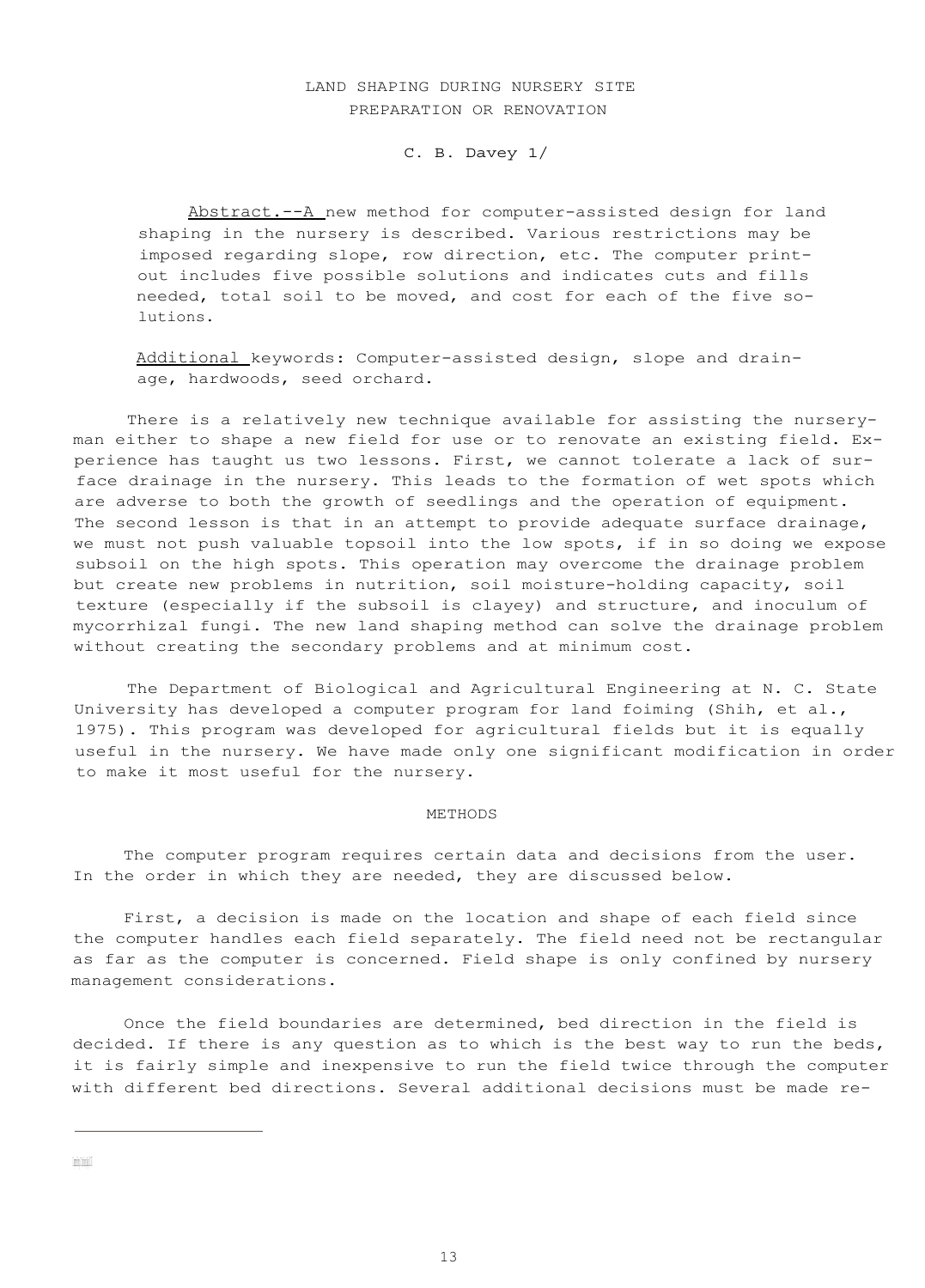garding the field design. They are the maximum and minimum slope you will tolerate both in the row (in the bed direction) and across the row (across the bed direction) and the cut to fill ratio. Excellent results have been obtained with slope limits of 0.2% to 1.0% in the row and 0% to 3.0% across the row. The required cut to fill ratio results from the fact that there is soil compaction during the actual land forming operation and thus you must cut more than one cubic yard of soil for each yard of fill required. A value of 1.2 has worked quite well for most soils.

Next grade stakes are established in the field on .a 100-foot grid parallel to the bed direction and the elevation of each station to the nearest 0.01 foot is determined. The thickness of the topsoil at each station is also determined. This information is not needed until after the computer program has been run and is discussed later.

All the decisions and data for each field are punched on computer cards and the program is run.

## RESULTS

The computer print-out includes all of your original decisions regarding field design, all the original elevations on the 100-foot grid, and five possible solutions to the grading problem. The computer generates new elevations for each station (grid point) for each of the five solutions; it calculates the required cuts and fills and the total amount of soil which will need to be moved; and it provides a summary table showing the important facts from each solution, including total cost (if an estimate is available of what it will cost to move one cubic yard of soil).

The five solutions obtained have the following design characteristics:

- I. Uniform slope both in row (in the bed direction) and cross row (across the bed direction).
- II. Variable slope both in row and cross row but with drainage in both directions.
- III. Uniform slope in row and variable slope cross row with drainage.
	- IV. Uniform slope in row and variable slope cross row without drainage.
	- V. Variable slope in row with drainage and variable slope cross row without drainage.

From the standpoint of nursery management it is required to have drainage in the row and it is better if it is on a uniform slope. Cross row drainage is much less important because of the effect that raised beds have on drainage. If a nurseryman is using flat beds, however, then cross row drainage is important. With these ideas in mind, it becomes apparent that solutions I, III, and IV are the most useful for designing nursery fields. Usually final selection among these three solutions is made on the least amount of soil to be moved.

Comparison of the required cuts with the topsoil depth previously measured at each station assists with one additional decision. In areas where required cuts would reduce topsoil thickness to less than ten inches, especially if the subsoil is quite clayey, it is better to remove a uniform thickness of the topsoil and stockpile it temporarily. Then the required cuts and fills in that